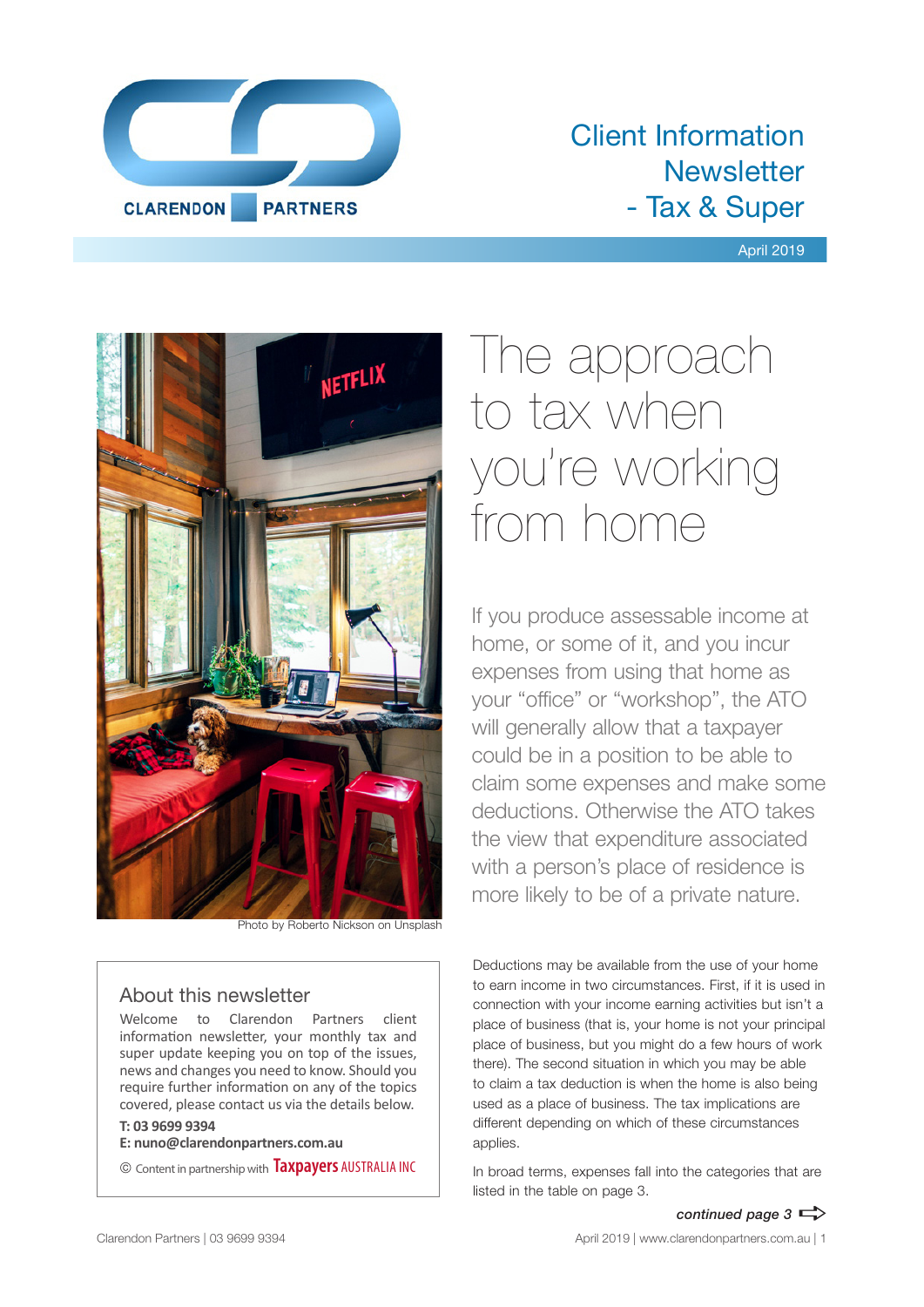

Photo by Kelly Sikkema on Unsplash

## Single touch payroll rollout for smaller employers

A major change in the way employers report the tax and super information for their employees to the ATO has been on the way for a while now. The single touch payroll (STP) system started to be rolled out gradually from 1 July 2018 for what the ATO refers to as "substantial" employers (those with 20 or more staff). Recently passed legislation extends STP to all employers, regardless of the number of staff, from 1 July this year.

Using payroll or accounting software that offers STP, most employers are required to send their employees' tax and super information to the ATO via STP-enabled software each time you run your payroll and pay your employees.

The information is sent to the ATO either directly from the software or through a third party, such as a sending service provider. Software providers can tell you more about how they offer STP reporting.

#### **HEADCOUNT**

While it may seem plainly evident how many staff you have on board, the ATO has provided guidance on who to count and who not to. It has also nominated a day on

the calendar for when this headcount should be dated, which coincidentally has just passed (April 1).

Included are:

- full-time employees
- part-time employees
- casual employees and seasonal workers who were on your payroll on 1 April and worked any time during March (there are exemptions to counting seasonal workers who were employed for a short time only)
- employees based overseas
- any employee absent or on leave (paid or unpaid).

Those not included are:

- any employees who ceased work before 1 April
- casual employees who did not work in March
- independent contractors
- staff provided by a third-party labour hire organisation
- company directors and office holders.

The best way to find out if your software is STP-ready is to talk to your software provider — and note that if you are not ready to start using STP, we can apply for a deferral on your behalf.

#### *continued overleaf*  $\Rightarrow$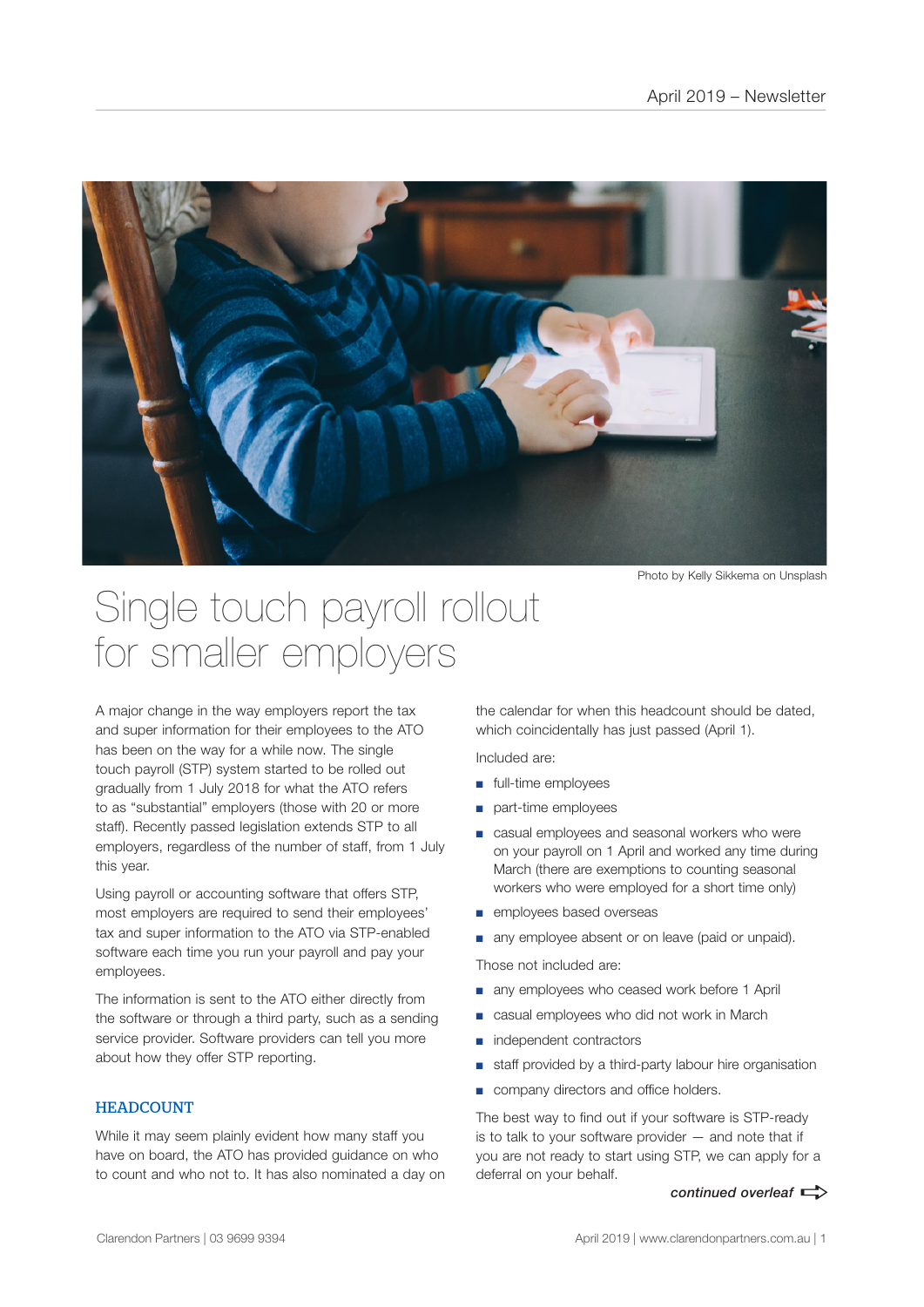#### Single touch payroll rollout for smaller employers *cont*

#### OPTIONS FOR VERY SMALL AND MICRO EMPLOYERS

It is intended that different STP reporting options will be available by 1 July 2019 to help smaller employers. However the ATO says it won't be forcing employers with 19 or less employees to purchase payroll software if you don't currently use it.

The ATO asked software developers to build low-cost STP solutions at or below \$10 per month for micro employers – including simple payroll software, mobile phone apps and portals. A register of providers who

intend to build these solutions is available, which we can provide to you if this is an option you wish to look at.

Micro employers (which the ATO defines as having oneto-four employees) will also have a number of alternative options that are not available to employers with 20 or more employees – such as initially allowing your registered tax or BAS agent to report quarterly, rather than each time you run your payroll.

Note also that exemptions to STP reporting will also be available if you have no internet or an unreliable connection.  $\blacksquare$ 

#### The approach to tax when you're working from home *cont*

| <b>Expenses</b>                           | Home is principal<br>workplace with dedicated<br>work area | Home not principal<br>workplace but has<br>dedicated work area | You work at home but<br>no dedicated work<br>area |
|-------------------------------------------|------------------------------------------------------------|----------------------------------------------------------------|---------------------------------------------------|
| Running expenses                          | <b>Yes</b>                                                 | Yes                                                            | $No*$                                             |
| Work-related phone &<br>internet expenses | <b>Yes</b>                                                 | Yes                                                            | Yes                                               |
| Decline in value of<br>office equipment   | <b>Yes</b>                                                 | Yes                                                            | Yes                                               |
| Occupancy expenses                        | Yes                                                        | No                                                             | No                                                |

#### Home office expenses you can and can't claim

\* Generally, an employee who works at home and who does not have a dedicated work area will not be entitled to claim running expenses or their claim for running expenses will be minimal. This is due to the fact that they can only claim the additional running expenses incurred as a result of working from home.

#### Running expenses

You can generally view running expenses as those costs that result from you using facilities in your home to help run the business or home office, so these would include electricity, gas, phone bills and perhaps cleaning costs. But again you can only claim a deduction for the amount of usage from the business or home office, not general household expenses.

Using your floor area may be an appropriate way of working out some running expenses. For example, if the floor area of your home office or workshop is 10% of the total area of your home, you can claim 10% of heating costs. An alternative can be to compare before and after average usage for each cost. Another possibility is to keep a representative four-week diary to work out a pattern of use for your home work area for the entire financial year.

Instead of recording actual expenses for heating, cooling or lighting, it may be easier to use the ATO's "acceptable" rate for these expenses, which is 52 cents per hour based on actual use or an established pattern of use (from 1 July 2018; it was 45 cents before then).

To use the 52 cents per hour method of claiming, keep a diary to record the amount of time you use your home office for work purposes. The diary must show a representative period of at least four weeks to establish a pattern of use for the whole year. Remember to always keep these diaries with your tax return paperwork as you may be required to support this deduction should the ATO review your return.

continued overleaf  $\Rightarrow$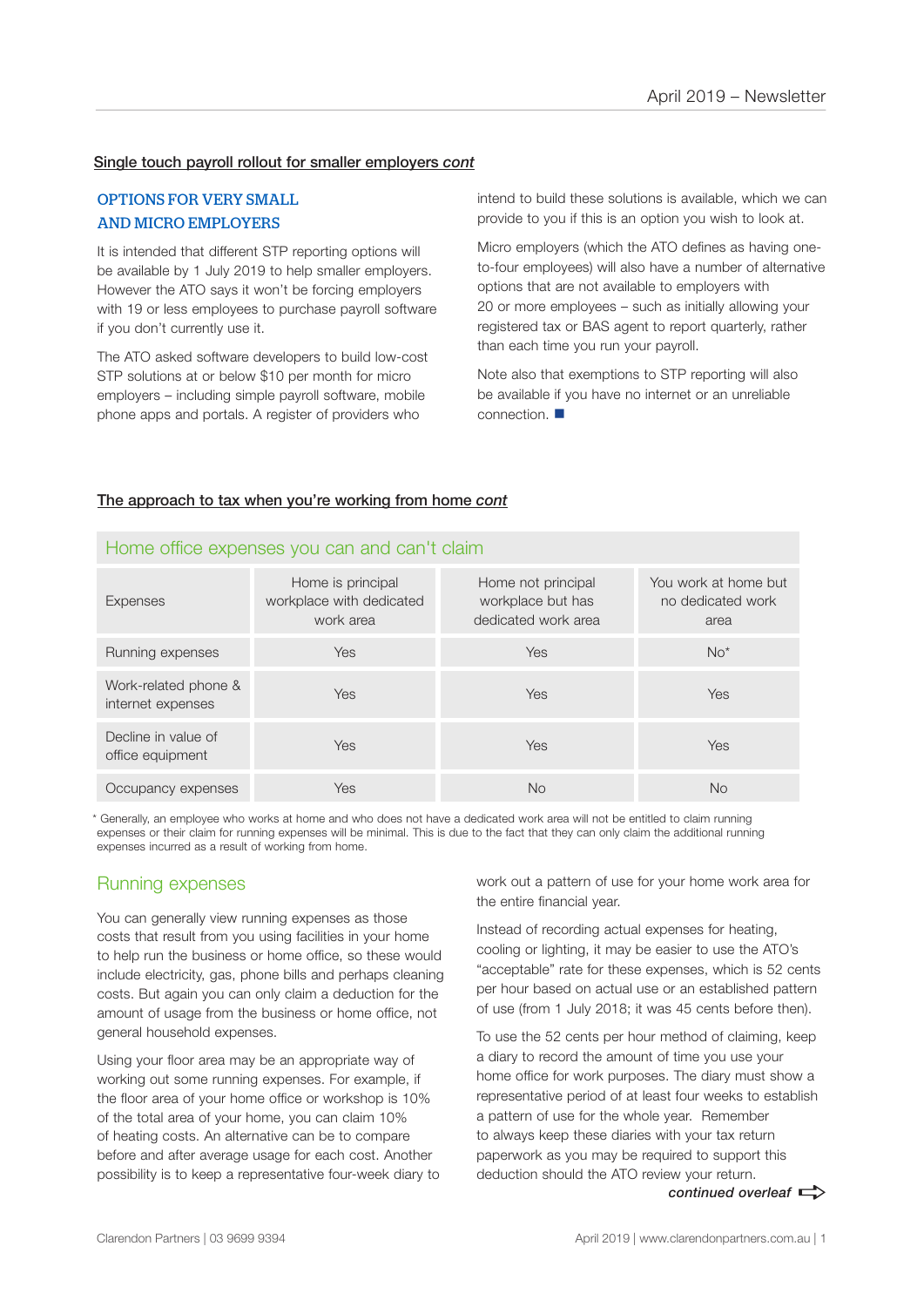#### The approach to tax when you're working from home *cont*

#### **Communications**

If you use a phone exclusively for business, you can claim a deduction for the phone rental and calls, but not the cost of installing the phone. If you use a phone for both business and private calls, you can claim a deduction for business calls (including from mobile phones) and part of the rental costs.

You can identify business calls from an itemised phone account. If you do not have an itemised account, you can keep a record for a representative four-week period to work out a pattern of business calls for the entire year. A claim of no more than \$50 can be claimed with limited documentation.

If your work use is incidental and you are not claiming a deduction of more than \$50 in total, you may make a claim based on the following, without having to analyse your bills:

- \$0.25 for work calls made from your landline
- \$0.75 for work calls made from your mobile
- \$0.10 for text messages sent from your mobile.

If you have a bundled phone and internet plan, you need to identify your work use for each service over a four-week representative period during the income year. This will allow you to determine your pattern of work use which can then be applied to the full year.

A reasonable basis to work out your work-related internet use could include:

- the amount of data downloaded for work as a percentage of the total data downloaded by all members of your household
- any additional costs incurred as a result of your workrelated use – eg if your work-related use results in you exceeding your monthly cap.

#### Decline in value

There are deductions available for a "decline in value" (depreciation) of items such as electrical tools, desks, computers and other electronic devices, as well as for chairs and so on.

If you use your depreciating asset solely for business purposes, you can claim a full deduction for the decline in value (generally over its "effective life"). Remember however that if you qualify as a small business (ask us what this means) you could immediately write off most depreciating assets that cost less than \$20,000 (proposed to increase to \$25,000 for a limited period, but this is not law yet). You may also be able to pool

most other depreciating assets and claim a deduction for them at a rate of 15% in the first year and 30% thereafter.

However, if you also use the depreciating asset for nonbusiness purposes, you must reduce the deduction for decline in value by an amount that reflects this nonbusiness use. Talk to this office for more information about claiming depreciation expenses.

#### Deductions for occupancy

Occupancy expenses can only be claimed if you are using your home as a place of business, not just conveniently working from home as a salaried employee. This means that the ATO expects you to have an area of your home set aside exclusively for business purposes. Occupancy expenses are those costs you pay to own, rent or use your home. These include:

- rent, or mortgage interest
- council rates
- land taxes
- house insurance premiums.

You can generally claim the same percentage of occupancy expenses as the percentage area of your home that is used to make income, and again one common way to work this out is to use the floor area put aside for work as a proportion of the floor area of your home as a whole (as can be used for some running expenses, as mentioned above).

So if for example your home office is 10% of the total area, then you may be able to claim 10% of rent costs or mortgage interest, council rates and insurance. In some situations it may be necessary to adopt a basis other than floor area, for example where say a huge workshop attached to the home may take up a great amount of floor space but contribute much less to the value of the overall property.

Note that where you are running a business from home rather than having a home office, you can opt to claim occupancy expenses, such as mortgage interest. However, you'll be expected to account for any capital gain attributable to the business area of the home when you sell the house. Generally the family home is exempt from capital gains tax (CGT), but if you've carried on a business based on the above, that portion of the home attributable to the business activity will be subject to CGT. There are however some CGT concessions for small businesses, which we can detail for you should this be relevant to your situation.  $\blacksquare$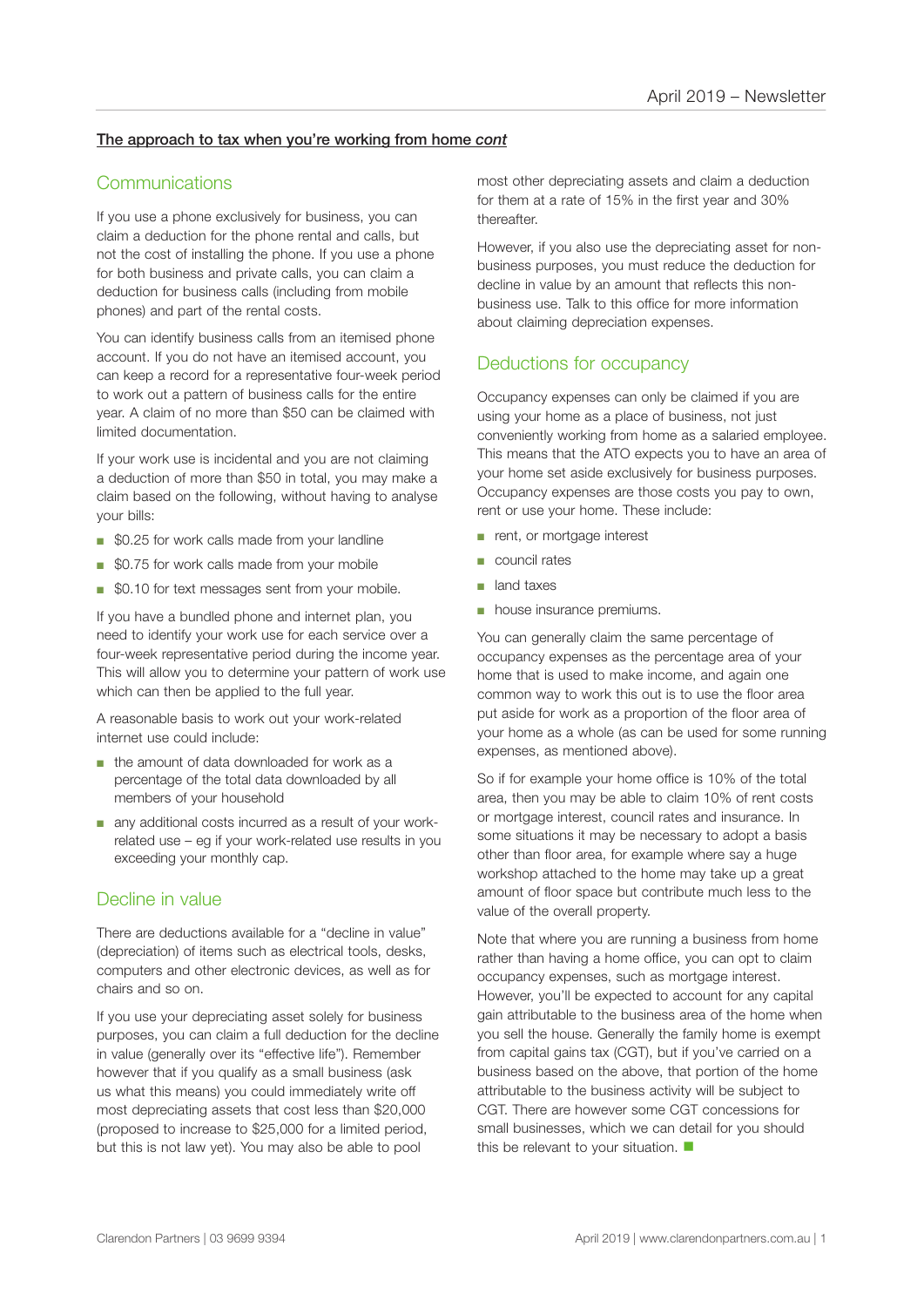# The tax deductions available for interest, dividends and other investment income

Photo by Sean Pollock on Unsplash

The tax rules allow investing taxpayers to claim some deductions related to some of the expenses and costs that are generated when earning interest, receiving dividends or gaining other investment income.

Remember, interest from a bank or other financial institution is part of your assessable income for the year. Even if the funds earning the interest are not subject to tax, the interest that this money earns is.

For example, if you won some prize money and banked it, you wouldn't usually include the prize money on your tax return. But you are required to include the interest you earn on that money.

There may even be scope, should you attend an investment seminar for example, for a possible claim for related travel and possibly other expenses. But this can be very much on a case-by-case basis, and you are only entitled to claim a deduction for the portion of travel expenses incurred in connection with investment income activities.

### Interest income expenses

#### What you can claim

The ATO allows taxpayers to claim account-keeping fees where the account is held for investment purposes (for example, a cash management account). Usually you can find these fees listed on your statement or in your passbook.

*continued overleaf*  $\Rightarrow$ If you hold a joint account, it is generally only possible to claim your share of fees, charges or taxes on the account. If, for example, you hold an equal share in an account with your spouse, you can only claim half of any allowable account-keeping fees paid on that account.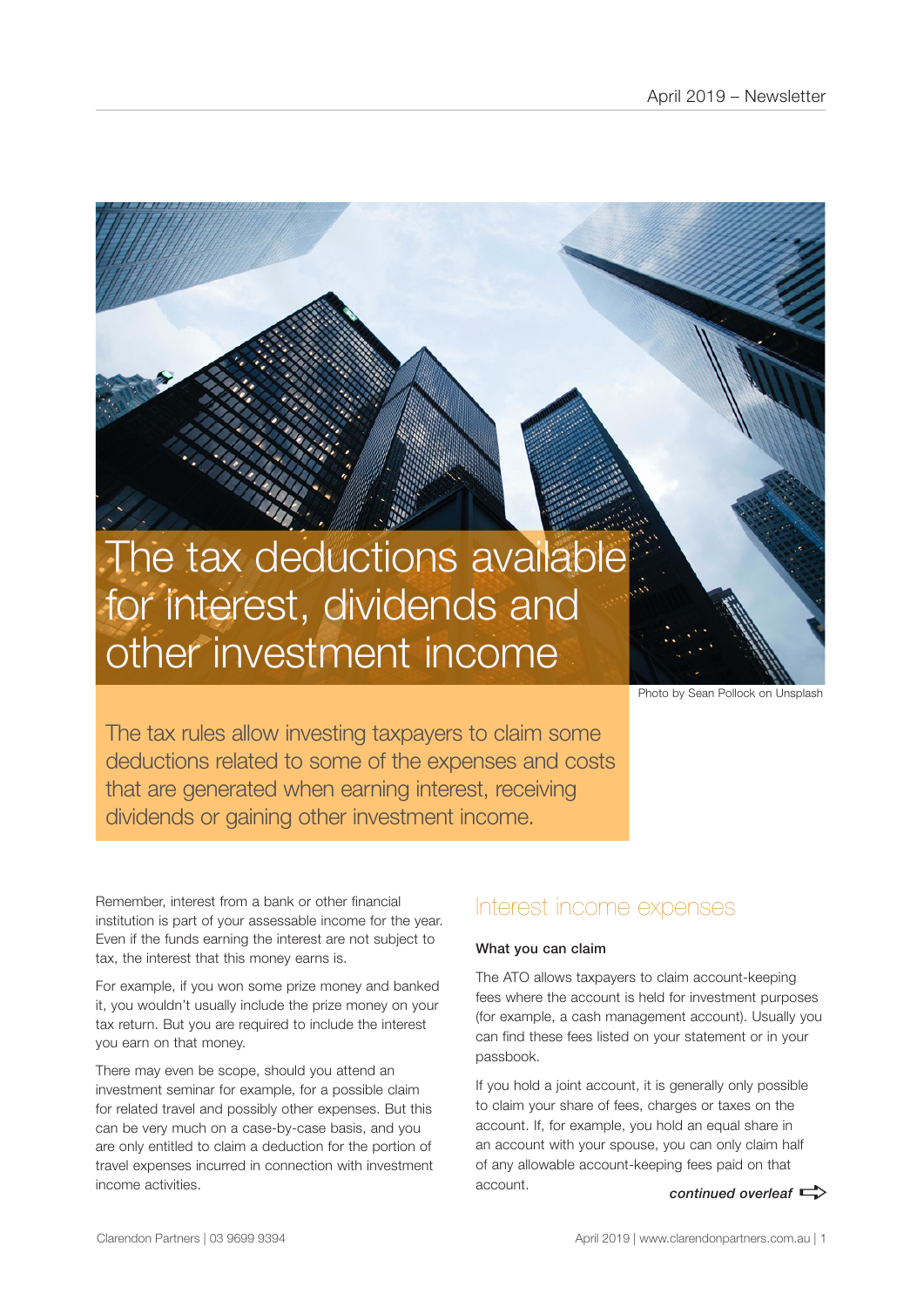#### The tax deductions available for interest, dividends and other investment income *continued*

#### What you can't claim

You cannot claim any deduction for interest on your personal tax debt — for example on a loan to pay your personal tax debt.

## Dividend & share expenses

You can claim a deduction for interest charged on money borrowed to purchase shares and other related investments from which you derive assessable interest or dividend income.

But only interest expenses incurred for an incomeproducing purpose are deductible. If you used the money you borrowed for both private and incomeproducing purposes, the ATO expects that any interest will be apportioned between each purpose.

#### What you can claim

- Ongoing management fees or retainers and amounts paid for advice relating to changes in the mix of investment.
- A portion of other costs if they were incurred in managing your investments, such as:
	- some travel expenses
	- the cost of specialist investment journals and subscriptions
	- borrowing costs
	- the cost of internet access
	- the decline in value of your computer.
- **•** If you were an Australian resident when a listed investment company (LIC) paid you a dividend, and the dividend included a LIC capital gain amount, you may be able to claim a deduction of 50% of the LIC capital gain amount.

#### What you can't claim

You can't claim a fee charged for drawing up an investment plan unless you were carrying on an investment business.

Some interest on money borrowed to purchase shares, units in unit trusts and stapled securities, which is attributable to capital protection under a capital protected borrowing, is not deductible and is treated as a payment for a put option. See us for guidance should this apply to your circumstances.

## Managed investment trusts

The managed investment trust (MIT) structure allows members of the public to collectively invest in passive income activities, such as shares, property or fixed interest assets. MITs are managed investment schemes, meaning member contributions are pooled, and the dayto-day management of the trust's assets is handled by a professional manager rather than by yourself.

Generally an investor in these products must show any income or credits you receive from any trust investment product on your tax return. This includes income or credits from a:

- cash management trust
- money market trust
- mortgage trust
- unit trust
- managed fund, such as a property trust, share trust, equity trust, growth trust, imputation trust or balanced trust.

#### What you can claim

Tax deductions for managed investment trusts can include management fees, specialist journals and interest on money you borrowed to invest.

If you made a prepayment of \$1,000 or more in relation to your managed investment, there are special rules that may affect the amount you can deduct.

#### What you can't claim

You can't claim a deduction for expenses incurred in deriving exempt income or non-assessable nonexempt income, such as expenses incurred in deriving distributions on which family trust distribution tax or trustee beneficiary non-disclosure tax has been paid.

You also can't claim a deduction for amounts the trust has already claimed, or that only the trust can claim. Examples here include expenditure on landcare operations or water facilities.  $\blacksquare$ 

This information has been prepared without taking into account your objectives, financial situation or needs. Because of this, you should, before acting on this information, consider its appropriateness, having regard to your objectives, financial situation or needs.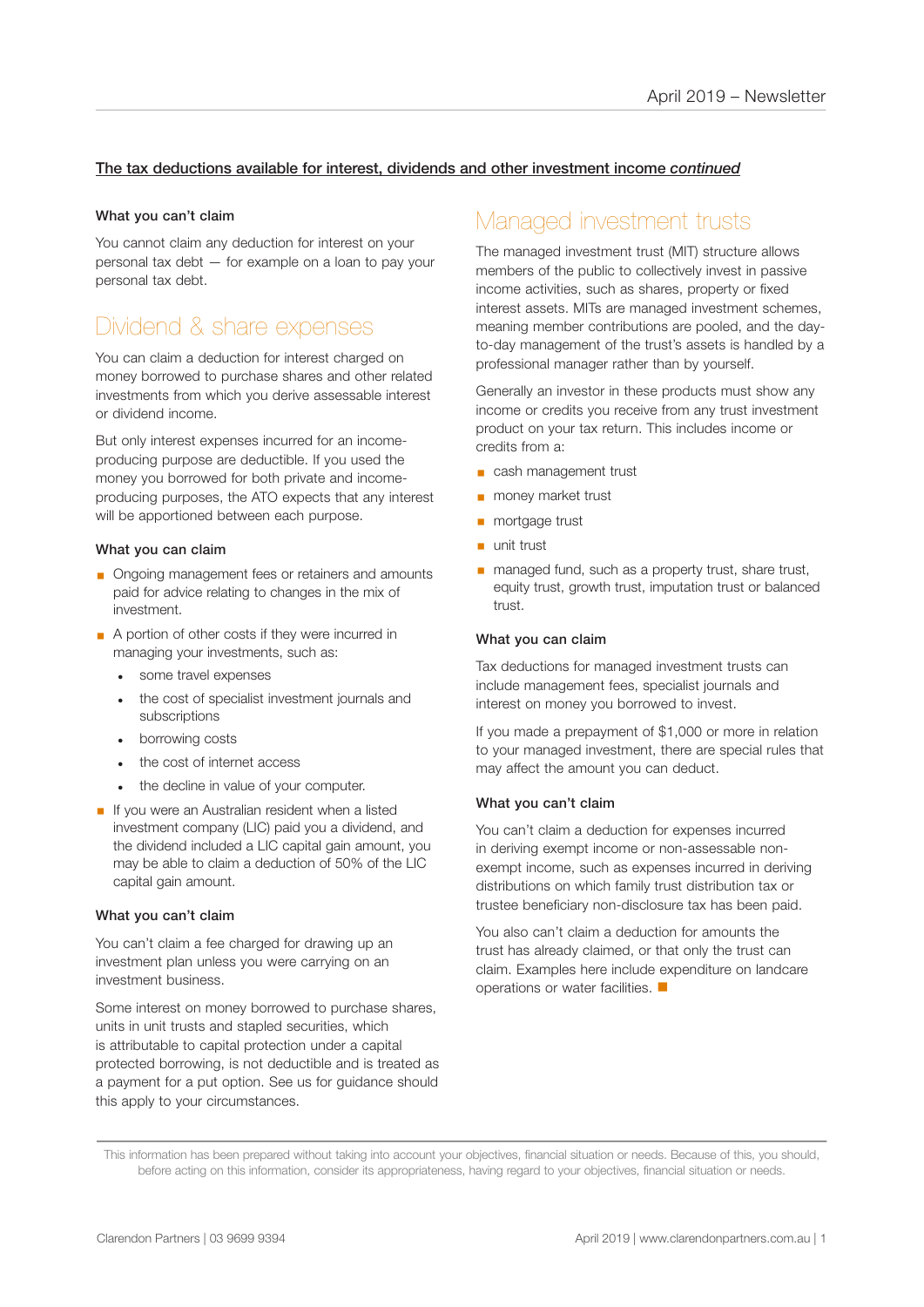

# **Deductions** for donations

As most of us know, donations of \$2 or more are deductible, and there is flexibility in the rules around donating to emergency relief bodies in that no receipt is required if giving less than \$10 (so called "bucket" donations).

Photo by Melissa Walker Horn on Unsplash

To be able to claim a tax deduction for a donation or gift to an organisation, the receiver of that donation must be endorsed as a "deductible gift recipient" (DGR). If you want to make sure, this can be checked on the ABN Look-up web page (www.abn.business.gov.au/ DgrListing.aspx).

But while this is the main condition imposed on claiming a deduction for donations, it is not the only factor the ATO considers. Also relevant is the nature of the donation (whether money or property, which includes financial assets such as shares), and that it is a voluntary transfer of assets from donor to recipient, performed as an act of "disinterested generosity".

This last point is important, as the ATO stipulates that there should be no "material benefit" or advantage arising for the giver through the action of the gift or donation. The outcome is that if a donating taxpayer receives something in exchange for their donation (such as a bandana or a pen) the rules state that they cannot claim for the donation in their tax return — even if the receiving organisation is a DGR.

Relevant material benefits and advantages listed by the ATO include:

- raffle or art union tickets
- items such as chocolates and pens
- the cost of attending fundraising dinners, even if the cost exceeds the value of the dinner
- membership fees
- payments to school building funds made, for example, as an alternative to an increase in school fees

■ payments where you have an understanding with the recipient that the payments will be used to provide a benefit to you.

Note however that the ATO recognises that a donor being given a lapel sticker to acknowledge their gift, or being mentioned by name in an organisation's newsletter for the same reason, is not deemed to be an "advantage", and will not deny a deduction. Where the donor is a corporate entity however, acknowledgement, especially for example by way of signage, may constitute a benefit, and render the donation ineligible for deduction. There may be a case however to treat the contribution as a business expense, or even as a "sponsorship supply", depending on circumstances.

It should be emphasised that the voluntary nature of giving is central to the tax deductibility of donations. By way of example, there was a mining company in Western Australia that was given the alternative of either paying a royalty to the government or an equivalent amount to a DGR resident in WA. The mining company made a donation to the WA State Library Board. The ATO denied the company's claim for a deduction, mainly because the miner had no choice about making a payment, only about which entity this payment went to, and it was deemed in the subsequent court case that it was not sufficient that one of these choices was a DGR.

A deduction for a gift or donation cannot add to or create a tax loss. However a donating taxpayer can choose to spread the tax deduction for a donation over a period of up to five financial years, by using the "Election to spread gift deduction" form (ask us if you require this form).  $\blacksquare$